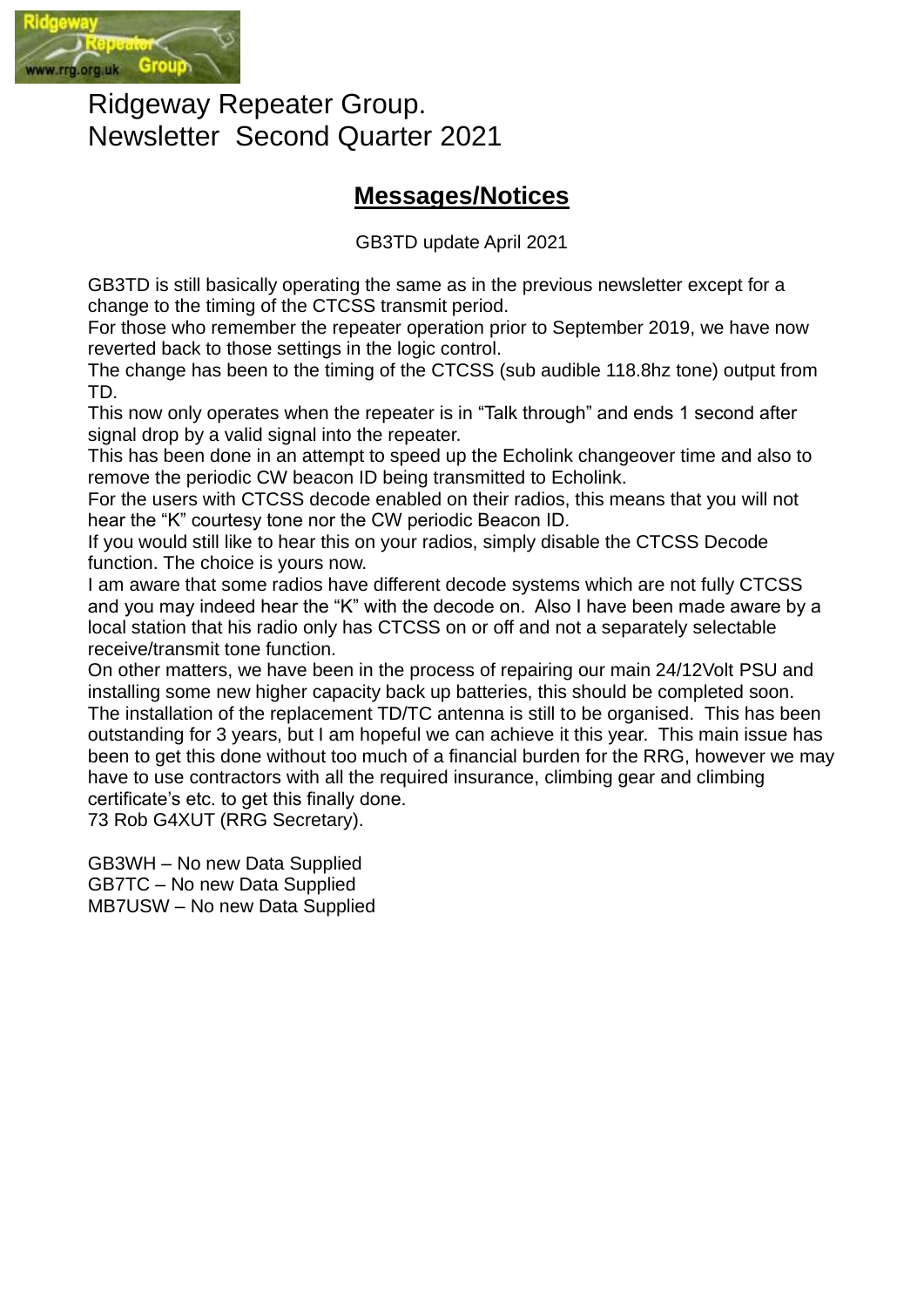### An Article Authored by Richard G4MUF **Thoughts on the Metric System**

# *Part 1*

It is now around 230 years since the metric system of weights and measures was invented by the Academie Francais, in Paris, in the 1790s. The length of one Metre would be equal to a 10-millionth of the equator-N pole distance along the Paris meridian. The system has become uncontroversial in the UK by the 2000s but, around 1970 when Parliament ordered shops to sell in Kg and metres etc instead of Lb, inches or yards, it was highly controversial.

The revolutionary fervour which gripped France in the 1790s contributed to the idea of a complete new start on measurement, though the scientific fervour of those times had begun a decade or two earlier. Along with sweeping away any other 'Ancient Regime' (i.e. royalty) trappings, the Revolution seemed an opportunity for total new start on many things. Using the Earth itself to define length, and using the life-essential liquid, water, to define weight and volume, were the defining contributions of the Revolution to world history. There were many different measurement units in use in the world, many not accurately defined, and therefore open to fraud when buying by weight length, volume or area. A Paris Inch was well enough defined even in the 1700s, being 27.069 cm, compared to 25.4000 cm for an Imperial Inch used nowadays in UK.

The system's subdivisions would be decimal, i.e. tens, hundreds, thousands, just as in arithmetic. The specific gravity of water was used to link length to weight (or mass, more scientifically) and volume, so that a cubic centimetre of water weighs one gramme and has a volume of one millilitre. The well-known standard prefixes were created, or rather the first 6 were, ie milli, centi, deci, deka, hecto, kilo, in increasing size order. Each prefix is 10 times bigger or smaller than the next one. As science and engineering progressed many more multiples were created for ever larger or smaller units. The prefixes are from Greek or Latin origins.

Science tended in earlier times to use 2 versions of metrication, i.e. the CGS and MKS units. CGS stands for centimetre-gramme-second, and MKS for metre-kilogramme-second. More recently it was decided to cut down on too many prefixes where possible by using only thousand-fold multiples, so that you would have just milli- and kilo- to cover the above range. Smaller units on that basis, micro, nano, pico are now fairly well known, such as in medication doses and electronics. Mega, Giga, Tera are also well known now, e.g. Megabits-per-second broadband speed, Gigabyte or Terabyte hard drive capacities, etc. These decisions were formalised as "Systeme International" and usually called S.I. units. The thousand-fold rule is not adhered to in some cases.

A Hectare (a square of side 1 X 1 hectometre or 100 metres) for the area of fields is an example. There are 100 Ha in a square kilometre.

Part 2 in a later RRG Newsletter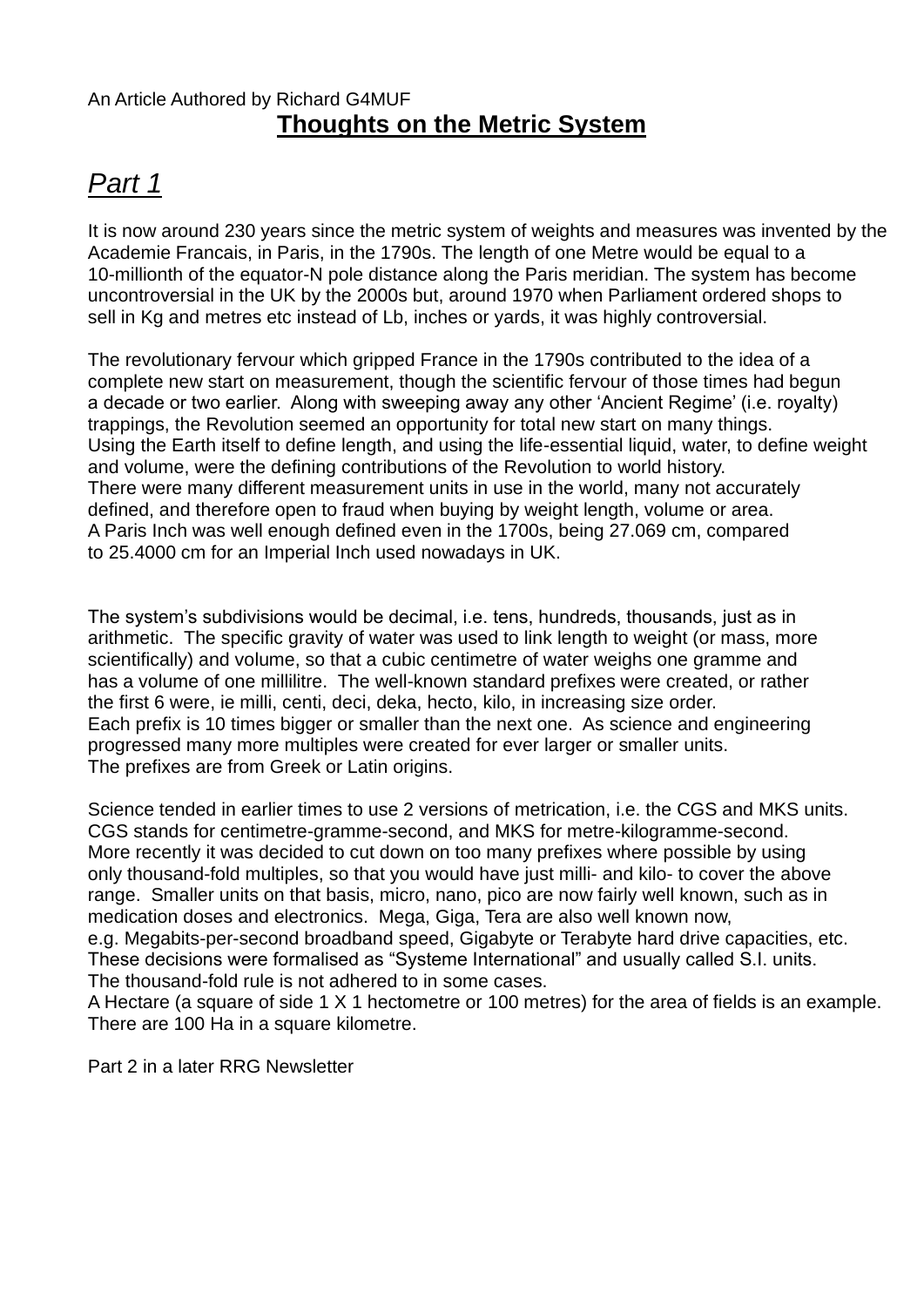#### **Note from Your Scribe:**

I remember days before decimal coinage was brought in and I wonder how many of you do aswell. (Change over date was 1971.)I remember the large copper penny's, halfpenny's pronounced 'apenny but that is just a memory now. I remember the uproar of how many penny's we would loose because it did feel like we were loosing penny's as we were used to having 240 penny's to the pound and the new fangled decimal coins only had 100 penny's. When we first converted to decimal coinage we still had a Halfpenny but that was soon lost in the mists of time. Our coinage was a lot more extensive than we have now, first we had a halfcrown which was worth an eighth of the pound. We had a two shilling piece or a florin as it was called, a one shilling coin, a sixpence coin which was half of a shilling and their was twenty shillings to the pound. We always referred to the halfcowns, Florins, Shillings and sixpence coins as silver due to there appearance of a silver colour. The copper coins were always referred to as copper and we had a threepenny piece, penny's and halfpenny's and I remember farthings which were a quarter of a penny. The way I remember these coins was my Mother gave me a handful of these coins and I was told to go to the grocers to get a loaf of bread and being very embarrassed having to count out all the coins I had been given.

Coinage breakdown:- Farthing – Quarter of a Penny. Halfpenny – Half of a Penny Threepence – Pronounced Threpance worth Three Penny's Sixpence – Six Penny's Shilling – Twelve Penny's Florin – Twenty four Penny's Halfcrown – Thirty Penny's

Paper Money Ten Shilling note – Half of a Pound A One Pound Note A Five Pound Note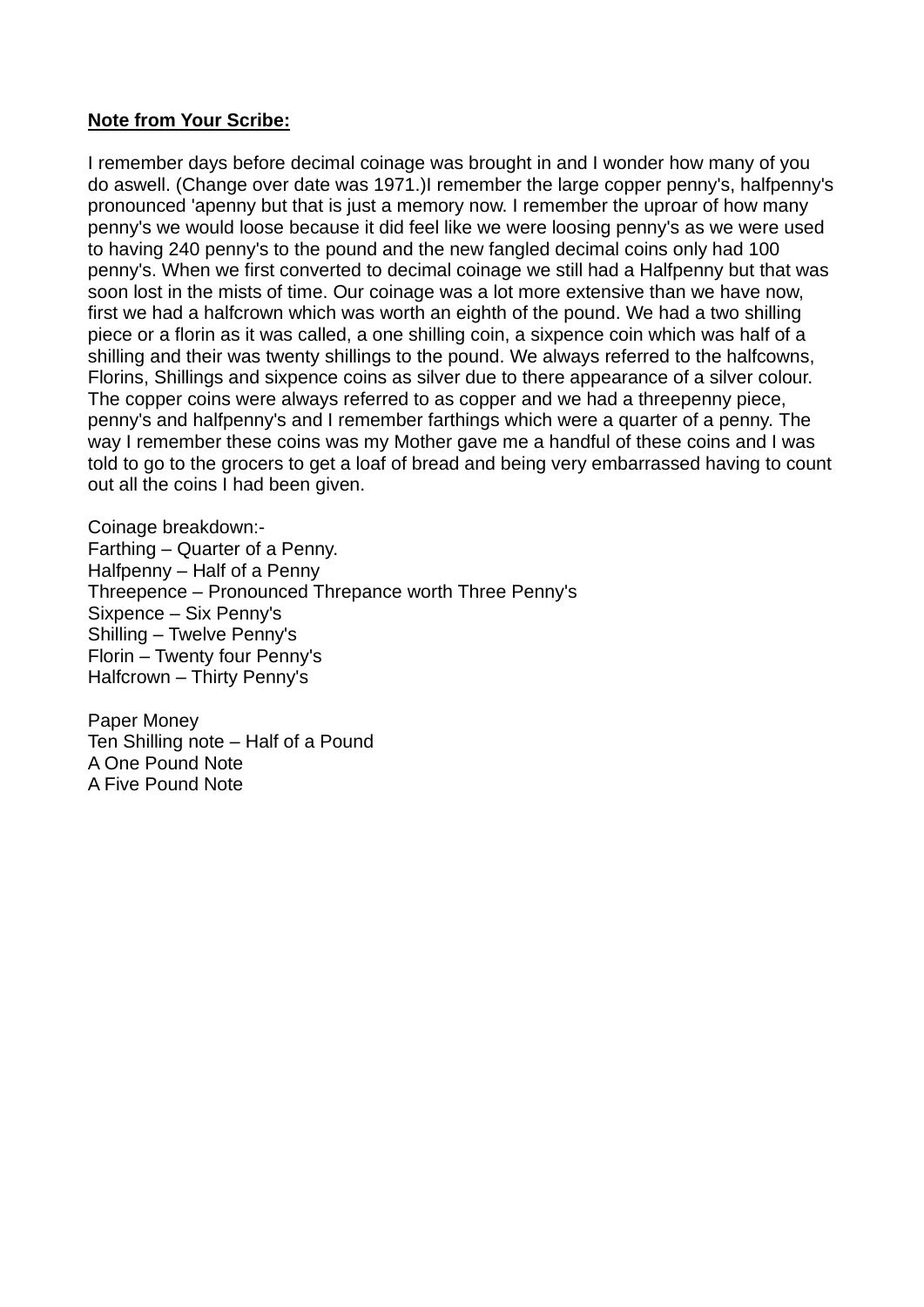### **Loop Antenna Update**

Just a quick update on my on going loop saga, I've been given by a very good friend an air spaced variable capacitor, which together with my earlier built smaller loop section (two meter circumference) I have been able to construct a second loop antenna which is now in-operation receiving FT8 signals on 20Mtrs just as good as the previous loop antenna. This allows me to concentrate on developing the remote powered tuning system,(fancy words for playing about with an electric motor with a reduction gear ratio of 0.6 of a revolution per minute). I'm slowly working on the brackets to hold this motor in place at the correct height for the capacitors main rotating shaft. It's little more perplexing than I first thought but some progress is being made as my first thoughts on the matter didn't seem practical after my initial attempt at fashioning the said bracket and my thoughts are going in a different direction. I will resolve this issue but not very soon. No sooner that said I have found a resolution for my bracket issues and after a little bit of fettling and some lateral thinking I'm positive it will work. Still more fettling to be performed as I still need to assemble all the components onto the base board. (an old number plate supplied by a very good friend.) This should insulate the components from shorting out (electrically) and as I've used this method before I'm sure it will work very well. I'm well on the way to producing my remote tuned Loop antenna, so the next issue when I've assembled the components onto their base is how to switch the power (DC) to the motor and also how to reverse the polarity as the motor will work forwards and backwards just by swapping the supply wires. I thought neat but after thinking on this issue for a while I'm not so sure it's going to be as easy as I first thought. Well thats it for this update which is short and not so sweet, please stay reading in the next update.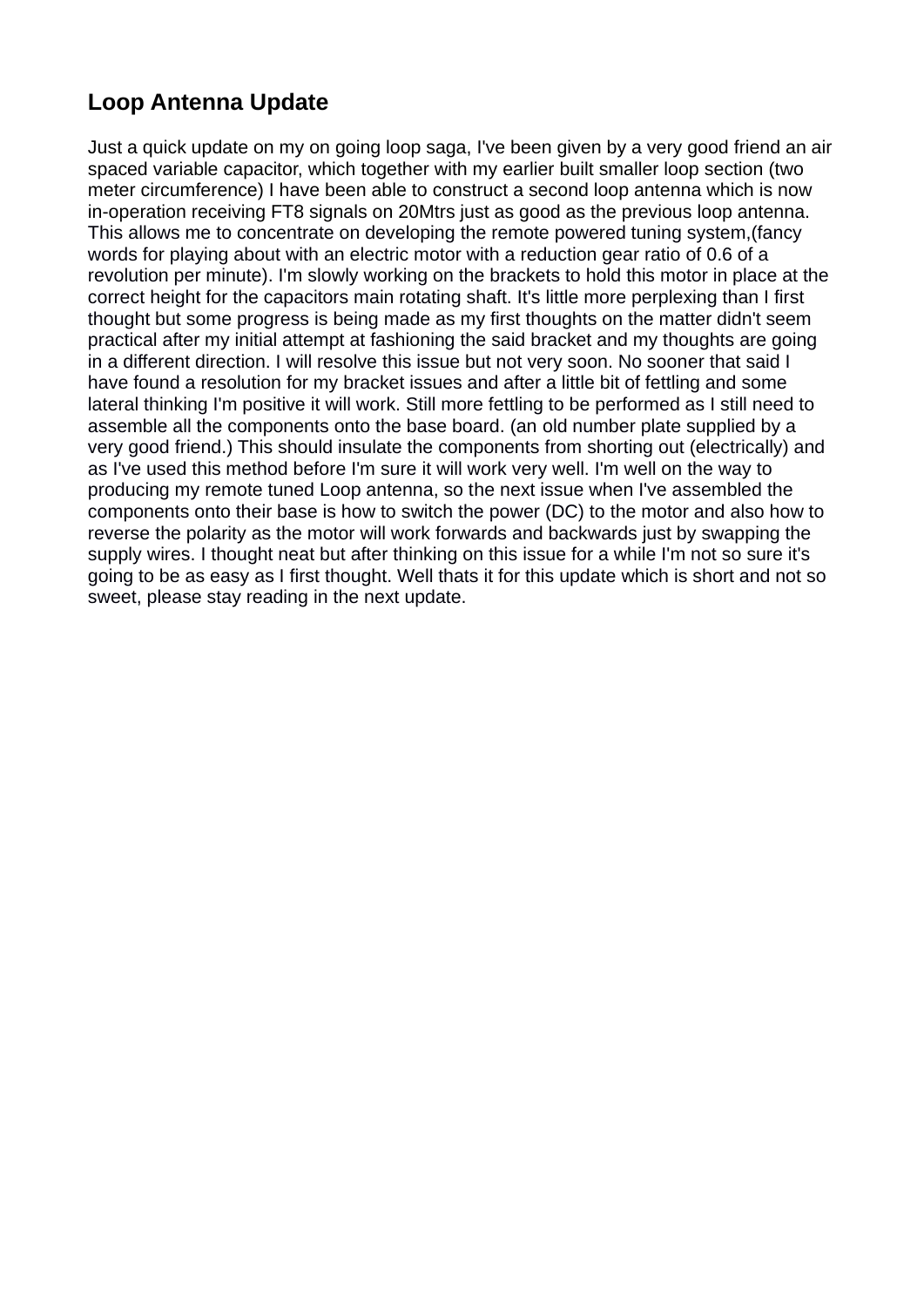# **For Sale**

Icom SM-30 Desk Microphone

Mint condition in box and never used from new

Current new price £114 – your bargain price £70

Contact Rob G4XUT - g4xut@rrg.org.uk

### **Update for The Lake**

Not a lot of progress can be seen on the lake but have had a look at the one Swann nesting near the bank below our resting place and I'm reliably informed she is sitting on seven eggs so within the next month we should see some cygnets swimming around. I also just been told that there some goslings swimming around the lake but have not seen them yet will try to get pictures for a later newsletter. My thoughts are it still seems strange that we have still got some of last years cygnets that have not yet fully matured and the next batch are on their way.

### **The Last Words**

It seems we can get together after a long lock down and myself and a five others are going to put on a special event station for 'Mills on The Air at Wilton Windmill as it is a 200th birthday for the Mill this year, yes two hundred years old an still producing flour. Of course we will observe the regulations regarding Covid-19 so not asking anyone to come and break the rules, just listen out for us on the air as the call sign will be GB2OOW not a true 200 but will look good on a QSL card. The bands to used will be 40 and 20 mtrs conditions permitting and 80 mtrs if all else goes flat. Mills on the air week-end is the second weekend in May 8<sup>th</sup> & 9<sup>th</sup>.